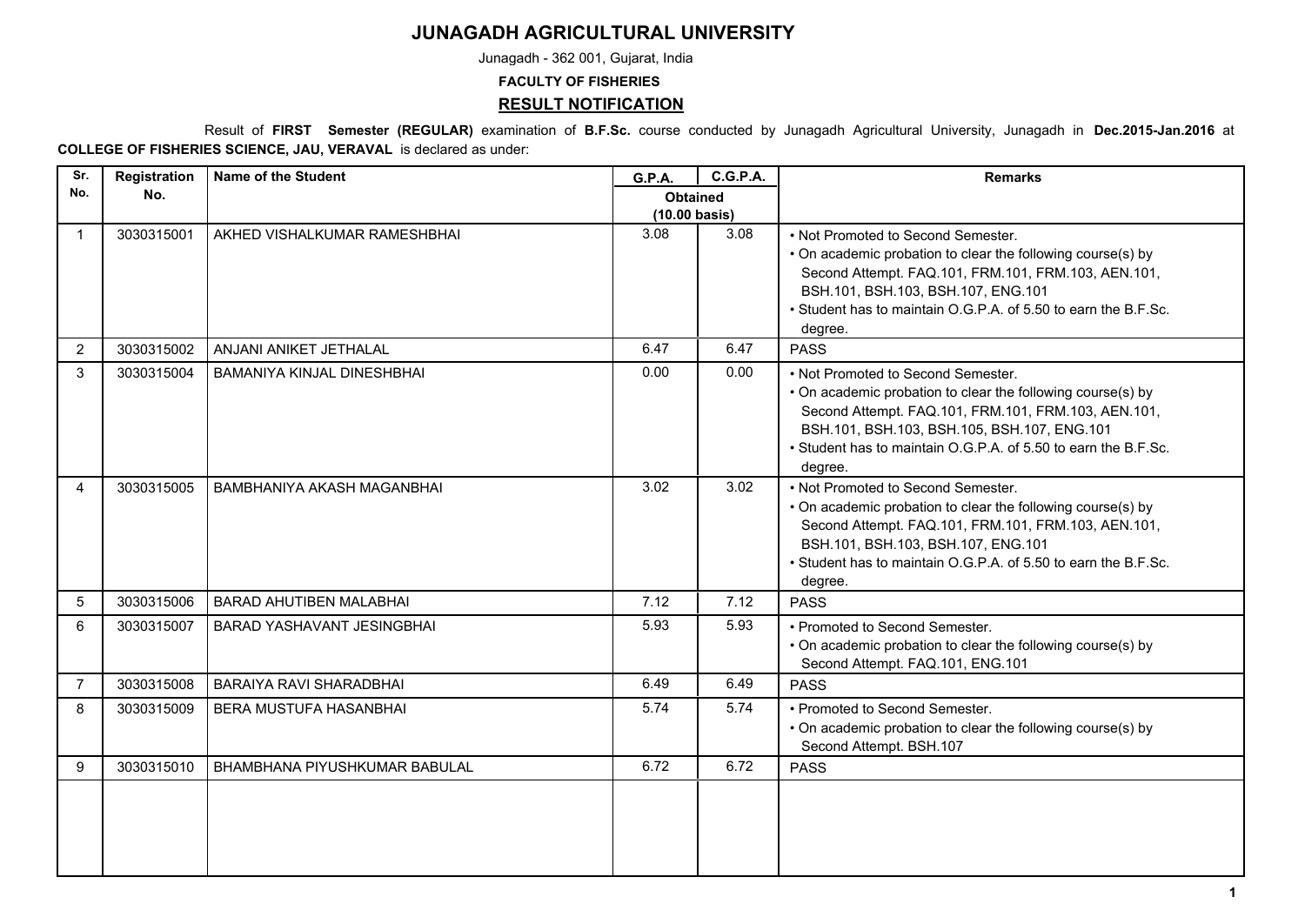| Sr. | Registration | <b>Name of the Student</b>            | G.P.A.                  | <b>C.G.P.A.</b> | <b>Remarks</b>                                                                                                                                                                                                                                 |
|-----|--------------|---------------------------------------|-------------------------|-----------------|------------------------------------------------------------------------------------------------------------------------------------------------------------------------------------------------------------------------------------------------|
| No. | No.          |                                       | <b>Obtained</b>         |                 |                                                                                                                                                                                                                                                |
|     |              |                                       | $(10.00 \text{ basis})$ |                 |                                                                                                                                                                                                                                                |
| 10  | 3030315011   | BHARAI MOHIT BHIKHABHAI               | 4.04                    | 4.04            | • Not Promoted to Second Semester.<br>• On academic probation to clear the following course(s) by<br>Second Attempt. FAQ.101, FRM.101, FRM.103, AEN.101,<br>BSH.103, BSH.107<br>• Student has to maintain O.G.P.A. of 5.50 to earn the B.F.Sc. |
|     |              |                                       |                         |                 | degree.                                                                                                                                                                                                                                        |
| 11  | 3030315012   | CHARNIYA PIYESH VELJEE                | 7.29                    | 7.29            | <b>PASS</b>                                                                                                                                                                                                                                    |
| 12  | 3030315013   | CHAUDHARI PRAKRUTIKUMARI SHAILESHBHAI | 6.58                    | 6.58            | <b>PASS</b>                                                                                                                                                                                                                                    |
| 13  | 3030315014   | CHAUHAN TOSHIB HAJI HANIF             | 6.10                    | 6.10            | • Promoted to Second Semester.<br>• On academic probation to clear the following course(s) by<br>Second Attempt. FAQ.101, ENG.101                                                                                                              |
| 14  | 3030315015   | CHHAGANIA VIRENDRAKUMAR NATHUBHAI     | 4.96                    | 4.96            | • Promoted to Second Semester.<br>• On academic probation to clear the following course(s) by<br>Second Attempt. FAQ.101, FRM.103, BSH.103, BSH.107<br>• Student has to maintain O.G.P.A. of 5.50 to earn the B.F.Sc.<br>degree.               |
| 15  | 3030315016   | CHHATRODIYA HIRENKUMAR MULUBHAI       | 5.06                    | 5.06            | • Promoted to Second Semester.<br>• On academic probation to clear the following course(s) by<br>Second Attempt. FAQ.101, FRM.103, BSH.103<br>• Student has to maintain O.G.P.A. of 5.50 to earn the B.F.Sc.<br>degree.                        |
| 16  | 3030315017   | CHUDASAMA HEMANG DHARMENDRABHAI       | 4.83                    | 4.83            | • Promoted to Second Semester.<br>• On academic probation to clear the following course(s) by<br>Second Attempt. FAQ.101, BSH.101, BSH.107, ENG.101<br>• Student has to maintain O.G.P.A. of 5.50 to earn the B.F.Sc.<br>degree.               |
| 17  | 3030315018   | CHUDASAMA SONIYA DINESHBHAI           | 7.89                    | 7.89            | <b>PASS</b>                                                                                                                                                                                                                                    |
| 18  | 3030315019   | DALAKIA SUDHIR SUBHASHBHAI            | 7.96                    | 7.96            | <b>PASS</b>                                                                                                                                                                                                                                    |
| 19  | 3030315020   | DARJI RAHULKUMAR HITESHBHAI           | 5.30                    | 5.30            | • Promoted to Second Semester.<br>• On academic probation to clear the following course(s) by<br>Second Attempt. BSH.107<br>• Student has to maintain O.G.P.A. of 5.50 to earn the B.F.Sc.<br>degree.                                          |
| 20  | 3030315021   | DHIMMAR HARSH JAYANTIBHAI             | 6.88                    | 6.88            | <b>PASS</b>                                                                                                                                                                                                                                    |
| 21  | 3030315022   | DHIMMAR SAGAR NAVINBHAI               | 5.98                    | 5.98            | • Promoted to Second Semester.<br>• On academic probation to clear the following course(s) by<br>Second Attempt. BSH.107                                                                                                                       |
| 22  | 3030315023   | DODIA JAYDEV MANSINHBHAI              | 5.65                    | 5.65            | <b>PASS</b>                                                                                                                                                                                                                                    |
|     |              |                                       |                         |                 |                                                                                                                                                                                                                                                |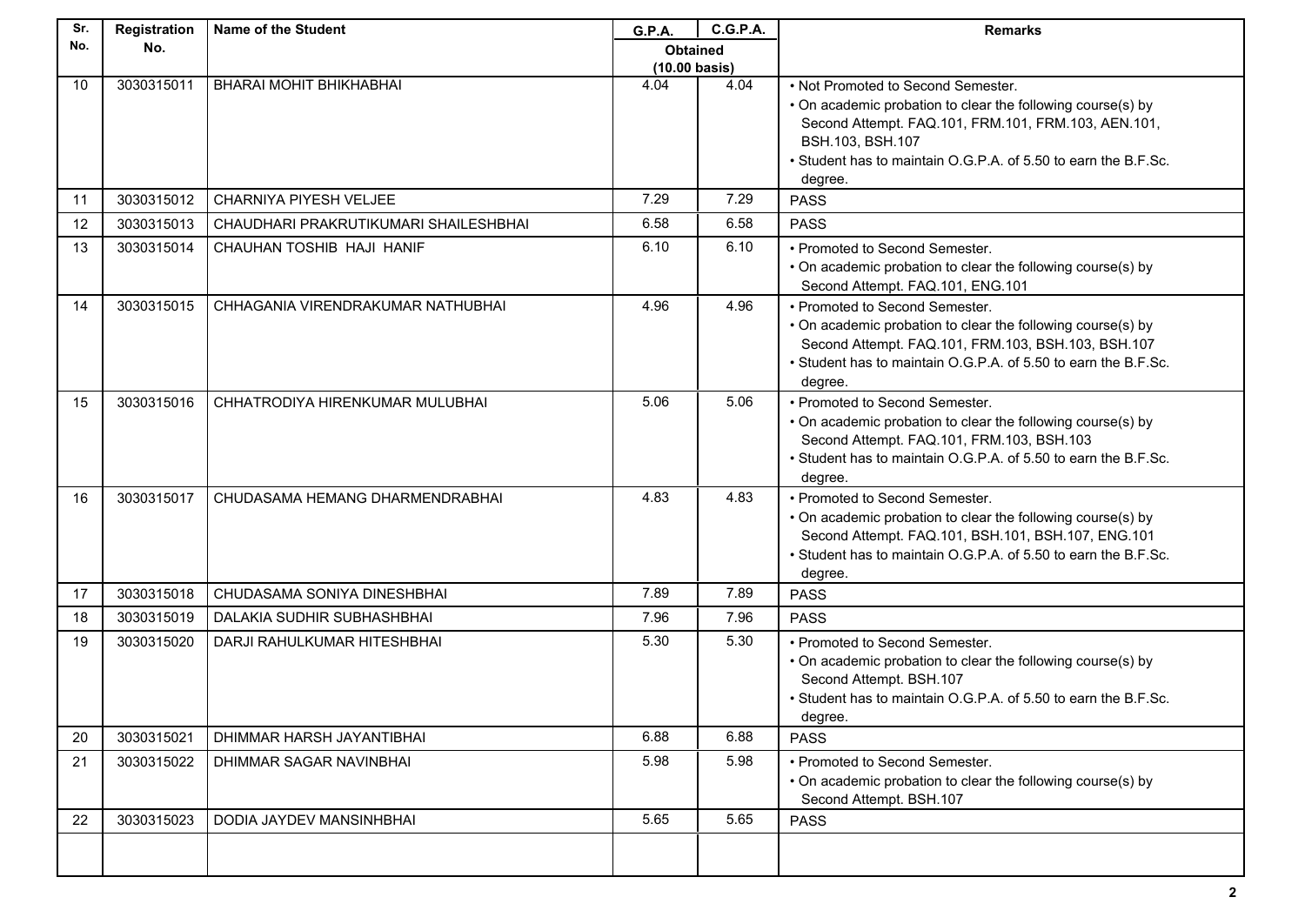| Sr. | Registration | <b>Name of the Student</b>        | G.P.A.                  | <b>C.G.P.A.</b> | <b>Remarks</b>                                                                                                                                                                                                                                                                       |
|-----|--------------|-----------------------------------|-------------------------|-----------------|--------------------------------------------------------------------------------------------------------------------------------------------------------------------------------------------------------------------------------------------------------------------------------------|
| No. | No.          |                                   | <b>Obtained</b>         |                 |                                                                                                                                                                                                                                                                                      |
|     |              |                                   | $(10.00 \text{ basis})$ |                 |                                                                                                                                                                                                                                                                                      |
| 23  | 3030315024   | DODIYA KRUNALBHAI HARIBHAI        | 3.07                    | 3.07            | • Not Promoted to Second Semester.<br>• On academic probation to clear the following course(s) by<br>Second Attempt. FAQ.101, FRM.101, FRM.103, AEN.101,<br>BSH.101, BSH.103, BSH.105, BSH.107, ENG.101<br>• Student has to maintain O.G.P.A. of 5.50 to earn the B.F.Sc.<br>degree. |
| 24  | 3030315025   | DODIYA PREMDIP RAMSINHBHAI        | 5.92                    | 5.92            | <b>PASS</b>                                                                                                                                                                                                                                                                          |
| 25  | 3030315026   | <b>GAREJA RAHUL HAJABHAI</b>      | 5.27                    | 5.27            | • Promoted to Second Semester.<br>• On academic probation to clear the following course(s) by<br>Second Attempt. FAQ.101, FRM.103<br>• Student has to maintain O.G.P.A. of 5.50 to earn the B.F.Sc.<br>degree.                                                                       |
| 26  | 3030315027   | <b>GOHIL RIDDHIBEN PRATAPBHAI</b> | 6.38                    | 6.38            | • Promoted to Second Semester.<br>• On academic probation to clear the following course(s) by<br>Second Attempt. ENG.101                                                                                                                                                             |
| 27  | 3030315028   | HODAR ASHISH RAMESHBHAI           | 7.64                    | 7.64            | <b>PASS</b>                                                                                                                                                                                                                                                                          |
| 28  | 3030315029   | <b>JUNGI SUMIT VINOD</b>          | 9.25                    | 9.25            | <b>PASS</b>                                                                                                                                                                                                                                                                          |
| 29  | 3030315030   | KARAMATA BHAVESH RAJABHAI         | 2.45                    | 2.45            | • Not Promoted to Second Semester.<br>• On academic probation to clear the following course(s) by<br>Second Attempt. FAQ.101, FRM.101, FRM.103, AEN.101,<br>BSH.101, BSH.103, BSH.105, BSH.107, ENG.101<br>• Student has to maintain O.G.P.A. of 5.50 to earn the B.F.Sc.<br>degree. |
| 30  | 3030315031   | KARUD AFZAL MUSABHAI              | 3.03                    | 3.03            | • Not Promoted to Second Semester.<br>• On academic probation to clear the following course(s) by<br>Second Attempt. FAQ.101, FRM.101, FRM.103, AEN.101,<br>BSH.101, BSH.103, BSH.105, BSH.107, ENG.101<br>• Student has to maintain O.G.P.A. of 5.50 to earn the B.F.Sc.<br>degree. |
| 31  | 3030315032   | LIMBOLA MAHARSHI LAKHABHAI        | 5.82                    | 5.82            | • Promoted to Second Semester.<br>• On academic probation to clear the following course(s) by<br>Second Attempt. BSH.103                                                                                                                                                             |
| 32  | 3030315033   | MAKWANA DARSHAN DHARMESHBHAI      | 5.30                    | 5.30            | • PASS<br>• Student has to maintain O.G.P.A. of 5.50 to earn the B.F.Sc.<br>degree.                                                                                                                                                                                                  |
| 33  | 3030315034   | PANTHI MANISHA FAKTA BAHADUR      | 9.04                    | 9.04            | <b>PASS</b>                                                                                                                                                                                                                                                                          |
|     |              |                                   |                         |                 |                                                                                                                                                                                                                                                                                      |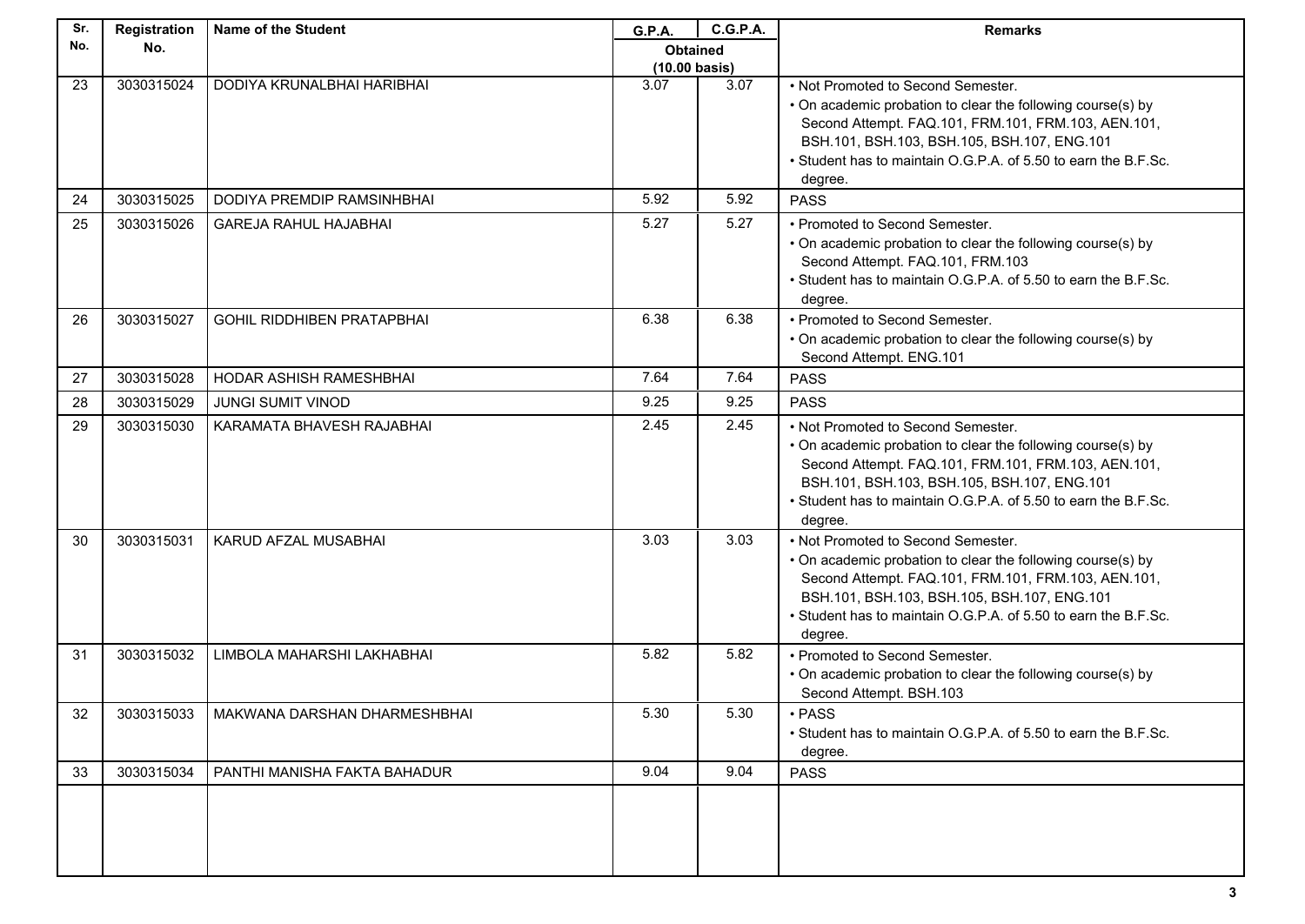| Sr. | Registration | <b>Name of the Student</b>       | <b>G.P.A.</b>           | <b>C.G.P.A.</b> | <b>Remarks</b>                                                                                     |
|-----|--------------|----------------------------------|-------------------------|-----------------|----------------------------------------------------------------------------------------------------|
| No. | No.          |                                  | <b>Obtained</b>         |                 |                                                                                                    |
|     |              |                                  | $(10.00 \text{ basis})$ |                 |                                                                                                    |
| 34  | 3030315035   | PARMAR KARAN NARANBHAI           | 5.00                    | 5.00            | • Promoted to Second Semester.<br>• On academic probation to clear the following course(s) by      |
|     |              |                                  |                         |                 | Second Attempt. FAQ.101, BSH.107                                                                   |
|     |              |                                  |                         |                 | • Student has to maintain O.G.P.A. of 5.50 to earn the B.F.Sc.                                     |
|     |              |                                  |                         |                 | degree.                                                                                            |
| 35  | 3030315036   | PARMAR VINAYKUMAR RANJITBHAI     | 4.36                    | 4.36            | • Not Promoted to Second Semester.                                                                 |
|     |              |                                  |                         |                 | • On academic probation to clear the following course(s) by                                        |
|     |              |                                  |                         |                 | Second Attempt. FAQ.101, FRM.101, FRM.103, AEN.101,                                                |
|     |              |                                  |                         |                 | BSH.103, BSH.105, ENG.101<br>• Student has to maintain O.G.P.A. of 5.50 to earn the B.F.Sc.        |
|     |              |                                  |                         |                 | degree.                                                                                            |
| 36  | 3030315037   | RAM AJAY RAJSHIBHAI              | 6.40                    | 6.40            | <b>PASS</b>                                                                                        |
| 37  | 3030315038   | RATHOD HITANSHI SHARADBHAI       | 6.28                    | 6.28            | <b>PASS</b>                                                                                        |
| 38  | 3030315039   | RIDDHIBEN GOVINDBHAI VAGH        | 7.12                    | 7.12            | <b>PASS</b>                                                                                        |
| 39  | 3030315040   | RUPA BHAGVANDAS VARMA            | 8.10                    | 8.10            | <b>PASS</b>                                                                                        |
| 40  | 3030315041   | SAFI MOHAMMEDAADILKHAN NASIRKHAN | 7.29                    | 7.29            | <b>PASS</b>                                                                                        |
| 41  | 3030315042   | SIKOTARIYA JAYESH UKABHAI        | 6.38                    | 6.38            | <b>PASS</b>                                                                                        |
| 42  | 3030315043   | SOLANKI BHAGAVTI PREMJI          | 7.37                    | 7.37            | <b>PASS</b>                                                                                        |
| 43  | 3030315044   | SOLANKI HARSHADBHAI KALABHAI     | 7.19                    | 7.19            | <b>PASS</b>                                                                                        |
| 44  | 3030315045   | SOLANKI NIKITA JENTILAL          | 6.09                    | 6.09            | • Promoted to Second Semester.                                                                     |
|     |              |                                  |                         |                 | • On academic probation to clear the following course(s) by                                        |
|     |              | TOLIYA LERISH PRAFULBHAI         | 4.95                    |                 | Second Attempt. FRM.103                                                                            |
| 45  | 3030315046   |                                  |                         | 4.95            | • Promoted to Second Semester.<br>• On academic probation to clear the following course(s) by      |
|     |              |                                  |                         |                 | Second Attempt. FRM.103, AEN.101, BSH.107                                                          |
|     |              |                                  |                         |                 | • Student has to maintain O.G.P.A. of 5.50 to earn the B.F.Sc.                                     |
|     |              |                                  |                         |                 | degree.                                                                                            |
| 46  | 3030315047   | VALA DIVYESH KUMAR MALDEBHAI     | 2.82                    | 2.82            | • Not Promoted to Second Semester.                                                                 |
|     |              |                                  |                         |                 | • On academic probation to clear the following course(s) by                                        |
|     |              |                                  |                         |                 | Second Attempt. FAQ.101, FRM.101, FRM.103, AEN.101,<br>BSH.101, BSH.103, BSH.105, BSH.107, ENG.101 |
|     |              |                                  |                         |                 | • Student has to maintain O.G.P.A. of 5.50 to earn the B.F.Sc.                                     |
|     |              |                                  |                         |                 | degree.                                                                                            |
| 47  | 3030315048   | VANVI SANJAY ANILBHAI            | 7.72                    | 7.72            | <b>PASS</b>                                                                                        |
| 48  | 3030315049   | <b>VIJAY KUMAR</b>               | 8.53                    | 8.53            | <b>PASS</b>                                                                                        |
| 49  | 3030315050   | ZALA HARSH PRATAPSINH            | 6.04                    | 6.04            | • Promoted to Second Semester.                                                                     |
|     |              |                                  |                         |                 | • On academic probation to clear the following course(s) by                                        |
|     |              |                                  |                         |                 | Second Attempt. FRM.101                                                                            |